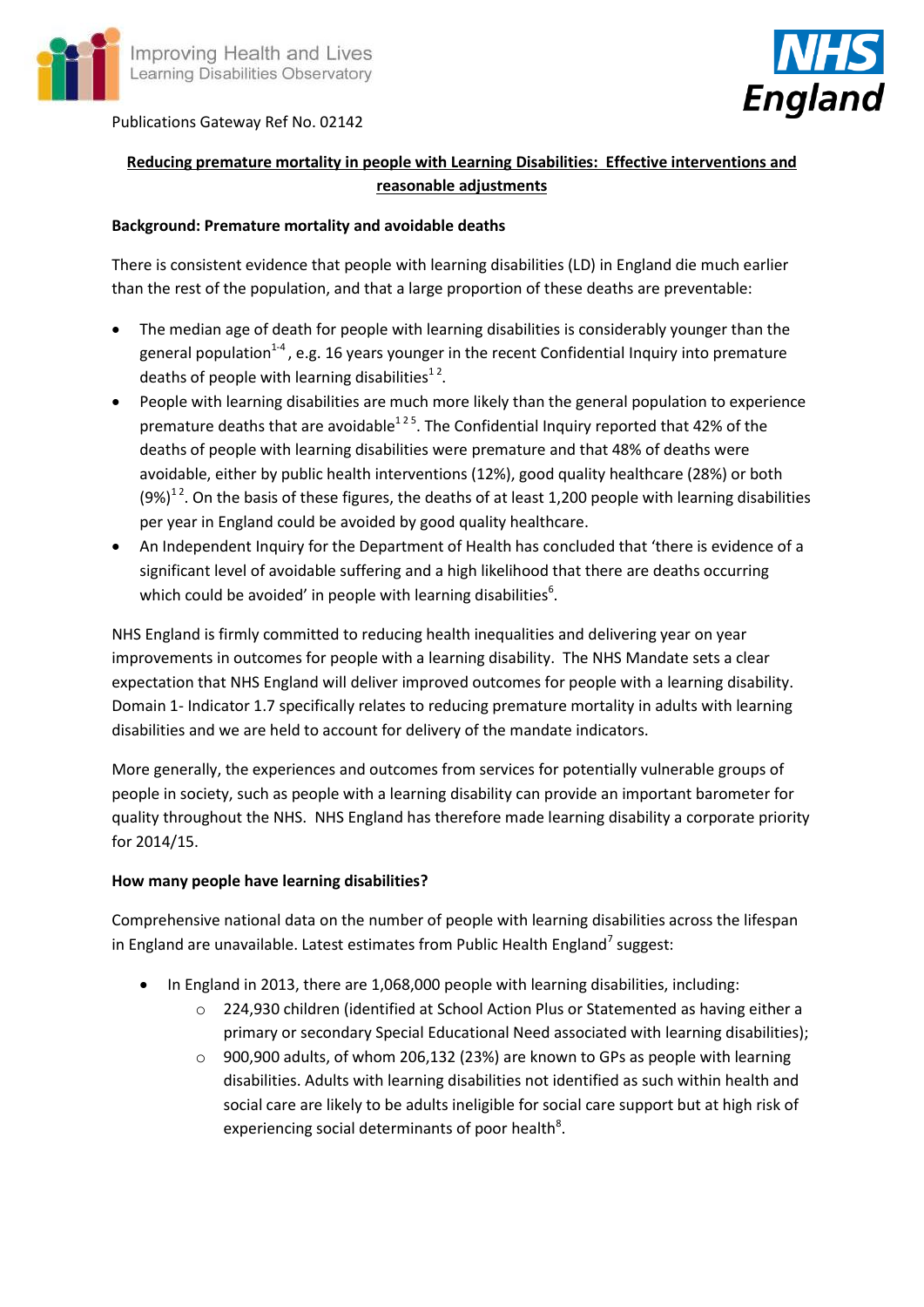#### **Effective Interventions and Reasonable Adjustments**

Much of the web resource presents evidence for the effectiveness or cost-effectiveness of a range of health interventions for specific health conditions. This section of the web resource for people with learning disabilities is not structured in terms of specific health interventions for people with learning disabilities, for the following reasons:

- People with learning disabilities have been largely excluded from mainstream medical research<sup>9</sup> and the bulk of research focusing on health issues with people with learning disabilities has not been directed to those health problems identified as major causes of death amongst people with learning disabilities<sup>10</sup>. This has resulted in a paucity of evidence concerning the effectiveness of health interventions specifically for people with learning disabilities.
- There is no principled reason to assume that effective health interventions for the general population would not also be effective for people with learning disabilities.
- The Confidential Inquiry reported that the two major factors contributing towards avoidable deaths in people with learning disabilities were diagnoses of health problems being delayed or not made at all, and effective treatments being delayed or not being made at all<sup>12</sup>.
- Increasing evidence suggests that the inequalities in healthcare experienced by people with learning disabilities could be substantially alleviated by making reasonable adjustments to healthcare practices to ensure that people with learning disabilities can make effective use of existing healthcare programmes and interventions<sup>125681112</sup>.

Under the Equality Act 2010, all public bodies are required to make anticipatory 'reasonable adjustments' to their policies and practices in order to provide fair access and treatment to disabled people, including people with learning disabilities<sup>13</sup>. Joint guidance for CCGs on improving the health and wellbeing of people with learning disabilities from Public Health England, the Royal College of General Practitioners and the Royal College of Psychiatrists was updated in November 2013<sup>14</sup>.

This web resource will briefly outline some systemic reasonable adjustments in primary care and acute health services, then outline a small number of priority interventions for health conditions that may be particularly important in reducing premature mortality amongst people with learning disabilities. Our intention is to regularly update this resource as better evidence becomes available.

### **Systemic reasonable adjustments to primary care and acute health services**

Although CCGs do not currently commission primary care services, reasonable adjustments to primary care services are vital<sup>12561314</sup> as people with learning disabilities are not accessing GP services to the extent that their health needs require<sup>8</sup>, are 70% more likely to be admitted to hospital as an emergency with an ambulatory care sensitive condition<sup>15</sup>, and are less likely to access a broad range of screening programmes<sup>8 16 17</sup>.

The most far reaching reasonable adjustment to primary care services is annual health checks for people with learning disabilities, supported by a Directed Enhanced Service. Annual health checks for people with learning disabilities are effective at detecting unmet health needs and triggering further health investigations and treatment<sup>18</sup>, although coverage is currently running at approximately 50% of eligible people with learning disabilities $^{19}$ .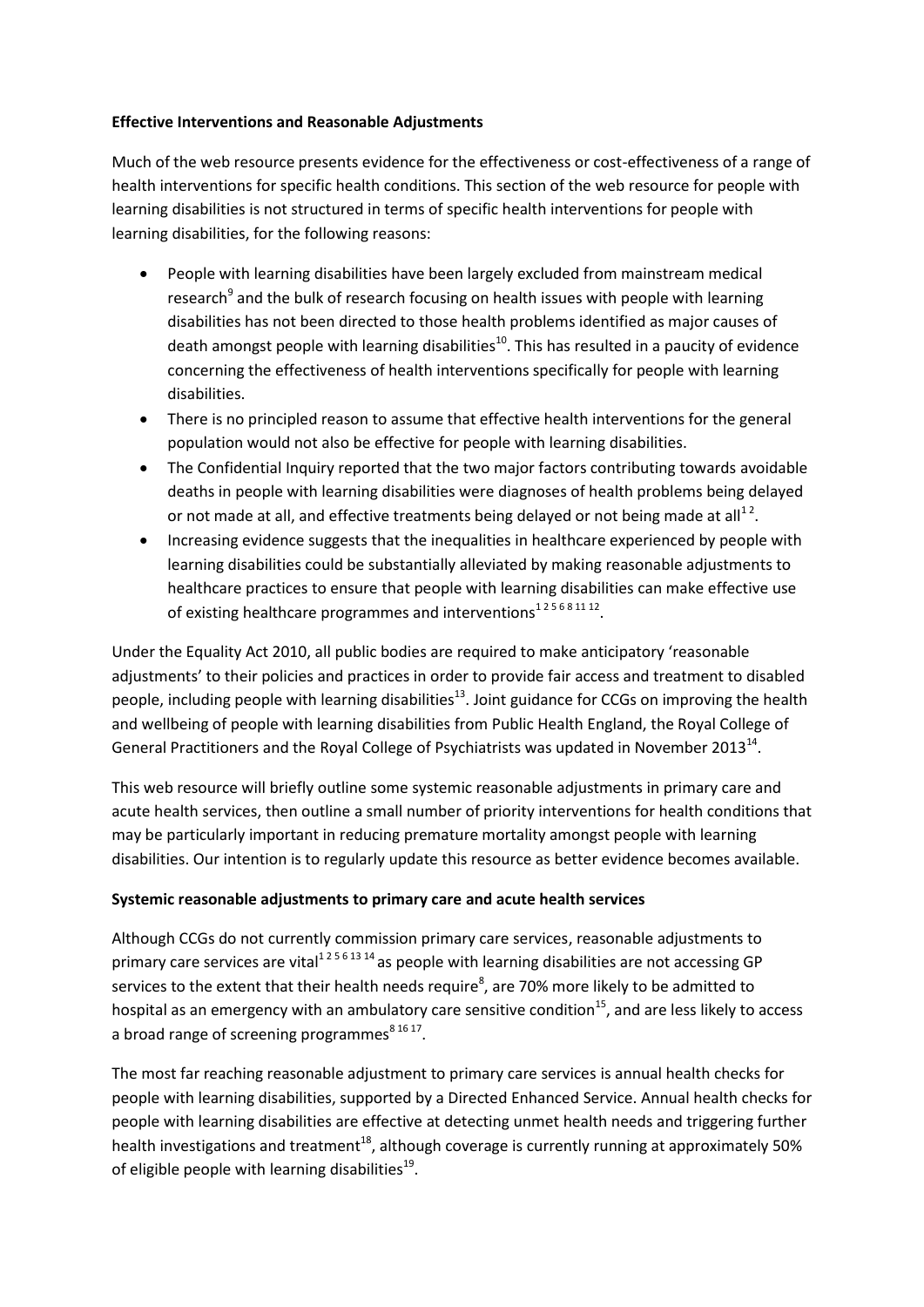There is a growing evidence base concerning the reasonable adjustments required to make acute hospital services effective for people with learning disabilities and the consequences of not making such reasonable adjustments<sup>126811121314</sup>. All NHS Foundation Trusts currently self-certify quarterly to Monitor whether they are compliant with six standards concerning reasonable adjustments for people with learning disabilities<sup>20</sup>.

The table below lists some commonly recommended systemic reasonable adjustments for people with learning disabilities within primary care services and acute hospitals (and that facilitate linkage between services)<sup>12 11 12 13 14 20 21</sup>. Below this table are some examples of good practice in making reasonable adjustments to health services.

| <b>Reasonable adjustment</b>                               | Primary | <b>Acute care</b> | Linking  |
|------------------------------------------------------------|---------|-------------------|----------|
|                                                            | care    |                   | services |
| Clear identification of people with learning disabilities  |         |                   |          |
| on the NHS central registration system and in all          |         |                   |          |
| healthcare record systems                                  |         |                   |          |
| Patient-held records for all people with learning          |         |                   |          |
| disabilities with multiple health conditions               |         |                   |          |
| Named healthcare coordinator for people with complex       |         | V                 |          |
| or multiple health needs                                   |         |                   |          |
| Accessible information for people with learning            | V       | V                 |          |
| disabilities and carers, universally available             |         |                   |          |
| Accessible processes for people with learning              | V       |                   |          |
| disabilities to make appointments                          |         |                   |          |
| Appointments: longer appointment times and planned         |         |                   |          |
| appointments at beginning/end of day to reduce             |         |                   |          |
| waiting time within the health care setting                |         |                   |          |
| Working in partnership with families and paid carers:      |         |                   |          |
| providing information, inclusion in decision-making,       |         |                   |          |
| adjusted visiting hours, facilities for overnight stay     |         |                   |          |
| Proactive access to learning disability liaison specialist | V       | V                 | V        |
| staff (typically nurses) to remove barriers and facilitate |         |                   |          |
| access to effective health services                        |         |                   |          |
| Comprehensive annual health check                          | V       |                   |          |
|                                                            |         |                   |          |
| Clear health action plan following from annual health      | V       | V                 |          |
| check                                                      |         |                   |          |
| Risk assessment and associated linked reasonable           |         |                   |          |
| adjustments action plan for people with learning           |         |                   |          |
| disabilities entering acute care                           |         |                   |          |
| Advocacy for people with learning disabilities             | V       |                   |          |
| Annual audits of scale, type and effectiveness of          | V       |                   |          |
| reasonable adjustments                                     |         |                   |          |
| Training for all staff to promote effective reasonable     |         |                   |          |
| adjustments for people with learning disabilities          |         |                   |          |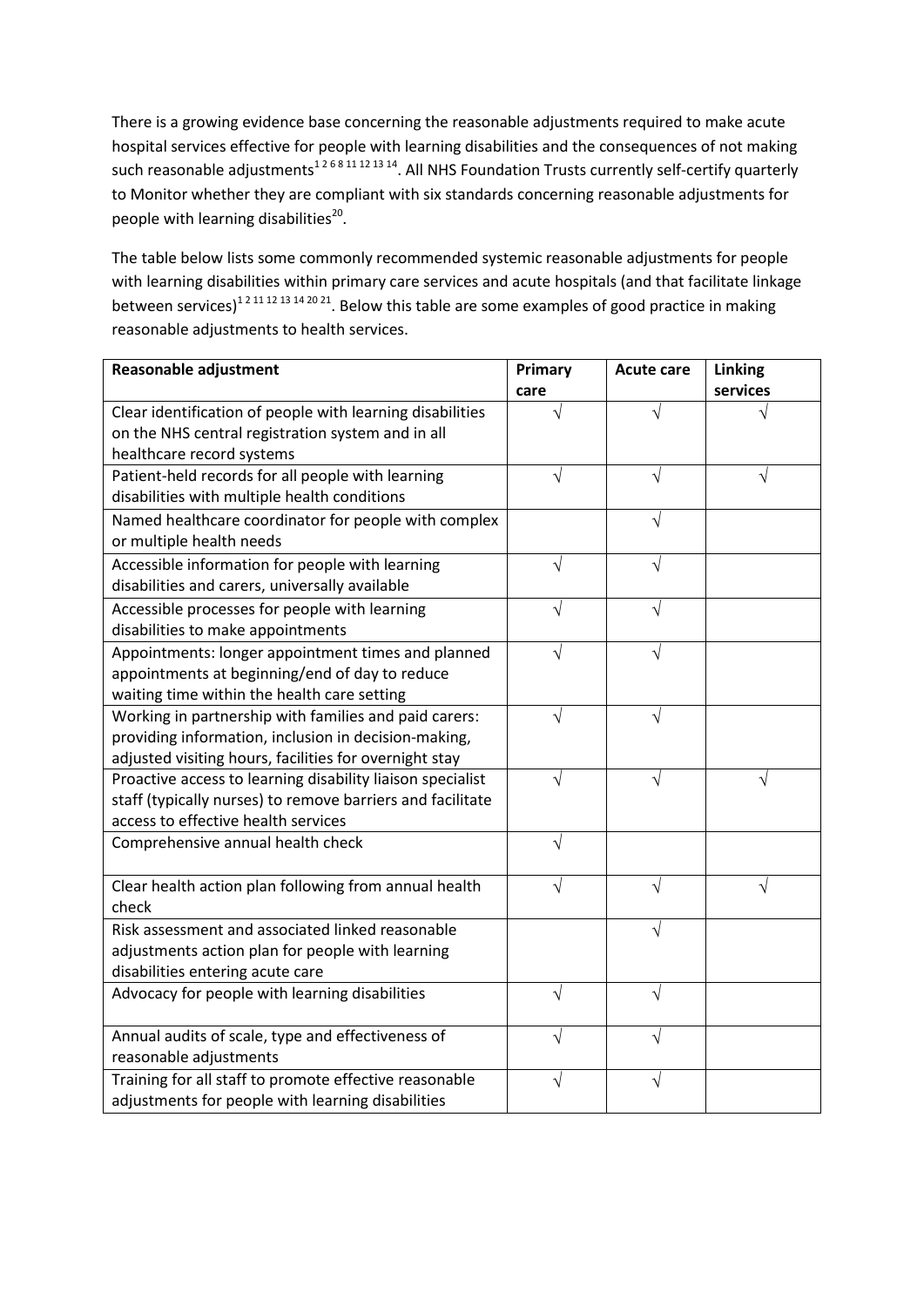#### **Good practice examples:**

## **Clear identification of people with learning disabilities on the NHS central registration system and in all healthcare record systems**

*Risk of Admission Patient Alerts (RAPA) - How this flagging system works for people with learning disabilities in Derriford Hospital.*

- Plymouth ICT Shared Service has developed an alerting system that automatically notifies community patient (all patients) services via NHS mail when one of their patients is admitted to hospital.
- This software system identifies any attendance at outpatients or emergency department and sends an immediate alert to the CLDT, GP, and Liaison nurse. Information is immediately displayed in the office of the Learning Disability Liaison team.
- Real-time information allows the Learning Disability Liaison team to respond and ensure all people with learning disabilities get appropriate reasonable adjustments and support.
- This also links to other hospital systems, for example waiting lists and outpatient bookings.
- The result is faster and more efficient information sharing between hospital departments and the Learning Disability Liaison team and community staff, which is key to better planning of patient care and shorter hospital stays.

From Confidential Inquiry one year on conference [www.bristol.ac.uk/sps/media/cipold\\_presentations/workshop1presentation2-saoirse-read.pdf](http://www.bristol.ac.uk/sps/media/cipold_presentations/workshop1presentation2-saoirse-read.pdf)

# **Patient-held records for all people with learning disabilities with multiple health conditions**

#### *The Complex Health Intervention Pack (CHIP) in Sussex*

- The Complex health Intervention Pack (CHIP) has been introduced for people on the complex health pathway. The aim was to offer people with learning disabilities and complex needs an information pack that is personal to them, incorporating accessible information that supports carers and primary health care agencies to ensure that their health needs are properly met.
- They wanted to avoid misdiagnosis and over/under treatment in the primary healthcare setting.
- The continued evaluation and review of the CHIP is conducted by a multiagency group with family and carer engagement.
- It has led to improved co-ordination of multi-agency work.
- Each person has a CHIP co-ordinator but individual clinicians have a responsibility to keep guidelines up to date. Currently there are two hard copies for everybody (one at base and one with the person).

From Confidential Inquiry one year on conference

[www.bristol.ac.uk/sps/media/cipold\\_presentations/workshop4presentation2-david-warner.pdf](http://www.bristol.ac.uk/sps/media/cipold_presentations/workshop4presentation2-david-warner.pdf)

#### **Named healthcare coordinator for people with complex or multiple health needs and Working in partnership with families and paid carers**

*Example from the Confidential Inquiry*<sup>23</sup>

Susan had profound and multiple learning disabilities and lived in a care home near her family who were closely involved with supporting her. Susan had a number of co-morbidities and had frequent admissions to two hospitals. There was fragmentation of her care, a lack of coordination and information sharing, and her parents submitted formal complaints about her care on two occasions.

After a particularly problematic two years, a new Care Coordinator took over. A Best Interest meeting was convened by the Care Coordinator, which hospital and community health and social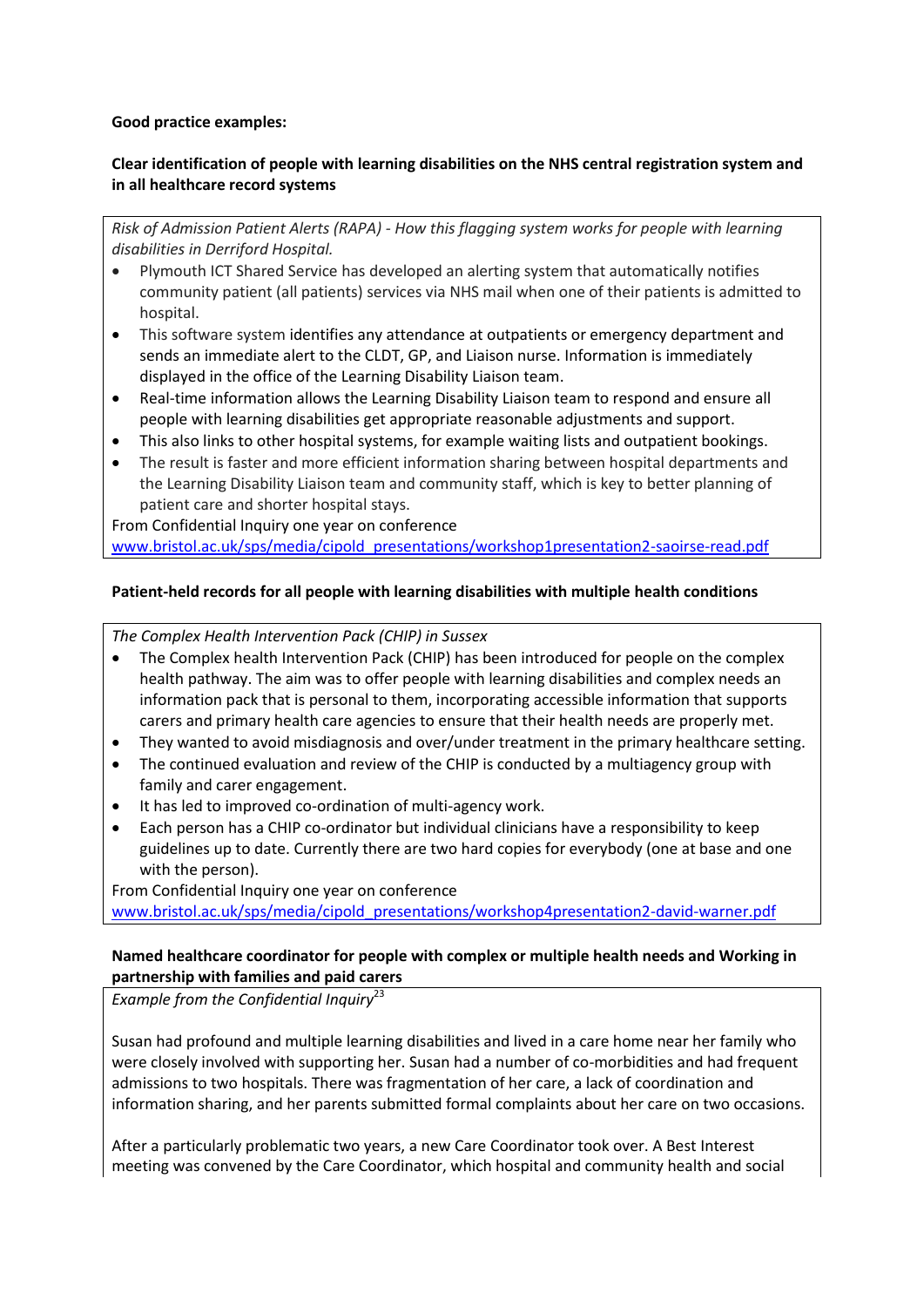care staff and Susan's parents all attended. The meeting focused on ways to improve Susan's care, shorten any hospital admissions, identify the reasonable adjustments that Susan required to be able to access health services effectively, and to plan for Susan's future care and end of life needs.

Clear decisions were made at the meeting and Susan's family and the professionals involved in her care agreed a way forward. The care coordinator worked with the newly appointed Learning Disability Liaison Nurses at the hospital to arrange the additional funding that Susan required to meet her needs when she was an inpatient, and to alert staff of an impending admission so that any delays in Susan's care could be avoided. Susan's agreed care plan worked well during a subsequent hospital admission.

### **Accessible processes for people with learning disabilities to make appointments**

*Choose and Book in Cornwall*

- All GP referrals to the Referral Management System in Cornwall for outpatient appointments in hospitals which identify a person as having a learning disability are referred directly to the hospital acute learning disability liaison nurse team.
- This enables the acute liaison nurses to work with the person needing the outpatient appointment, carers, and hospital staff in advance to determine which reasonable adjustments are require to ensure the person can attend their appointment and get the healthcare they need.
- The reasonable adjustments required were highly individual, but included:
- Easy read information and reminders in advance of the appointment
- Arranging appointments (and car parking facilities) to minimise waiting times on the day
- Arranging pre-appointment visits to the hospital to help the person familiarise themselves with the hospital and the staff
- Working with hospital staff to ensure an understanding of the Mental Capacity Act and Best Interest Decision-making

More details are available on the IHaL reasonable adjustments database here [www.ihal.org.uk/adjustments/index.php?adjustment=249](http://www.ihal.org.uk/adjustments/index.php?adjustment=249)

### **Clear health action plan following from annual health check**

*Example from Coventry and Warwickshire*<sup>26</sup>

Coventry and Warwickshire Partnership NHS Trust has developed a resource pack for all their GP practices. The pack is given to GPs at events and is designed to raise awareness of health issues for people with learning disabilities. The nominated learning disability lead in the practice also receives electronic copies of the documents and the folder can be updated as necessary.

The folder contains information on what a learning disability is and a screening tool to help determine if someone has a learning disability. There is advice about read codes (all GP practices in the area now use standardised read codes) and a practice protocol for delivering health checks, including an easy read invitation letter. There is information on the Mental Capacity Act and consent, tips on communication and signs and symbols, information on the associated health needs of people with learning disabilities, epilepsy management plans and other useful information. The folder includes information on referring to the Community Adult Learning Disability Service. All referrals to the team go through a central booking service, making it easier for GPs and others to refer.

The Trust has been encouraging GPs to use the Health Check template developed in the North East of England. All practices in Solihull are using the template, and some GP practices in other areas are beginning to pilot the template. The template enables better local data collection, and produces a health action check list following the health check.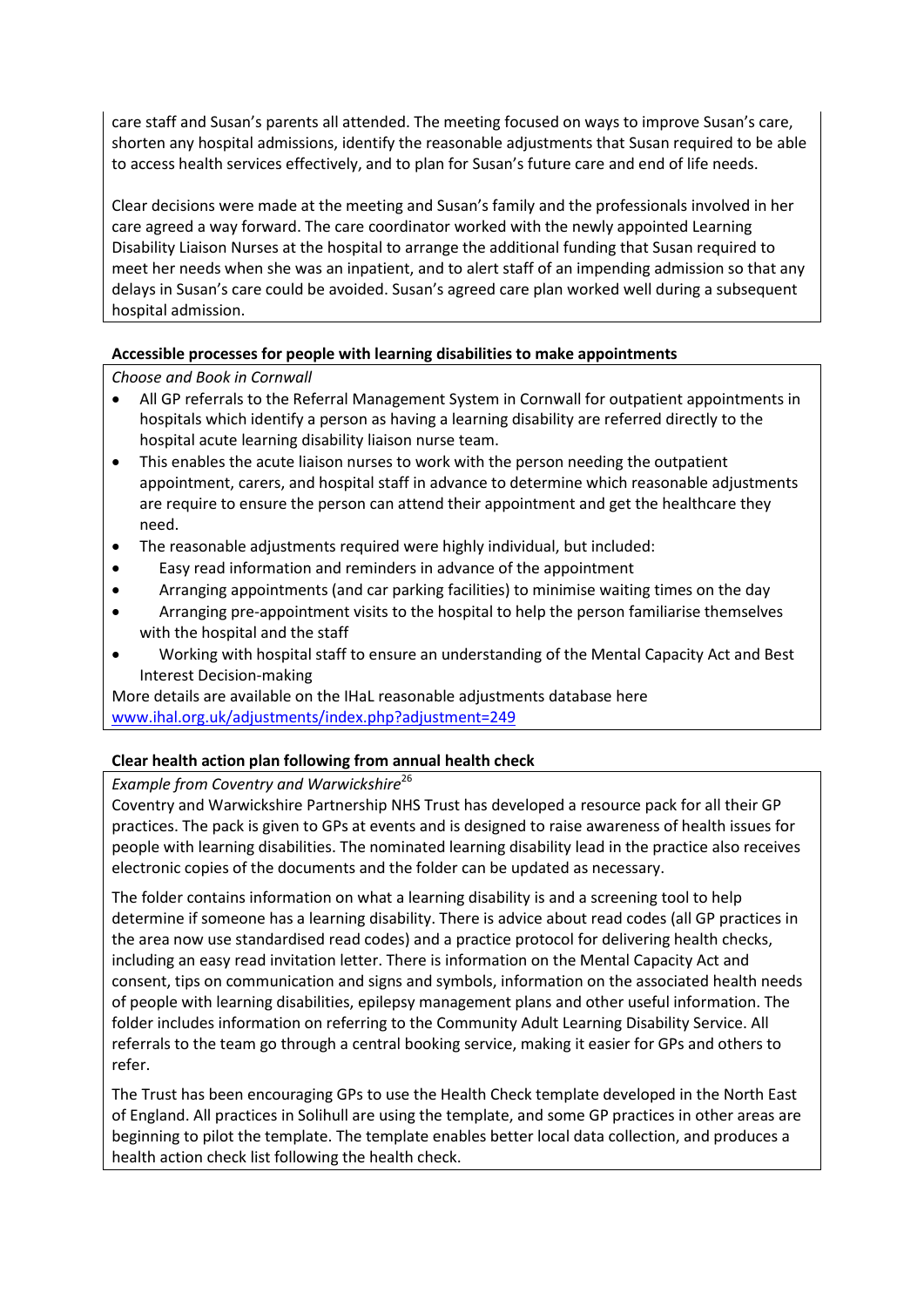The document can be accessed at:

[www.covwarkpt.nhs.uk/professionals/Documents/Learning%20Disabilities%20Resource%20Pack%2](http://www.covwarkpt.nhs.uk/professionals/Documents/Learning%20Disabilities%20Resource%20Pack%20for%20General%20Practice.pdf) [0for%20General%20Practice.pdf](http://www.covwarkpt.nhs.uk/professionals/Documents/Learning%20Disabilities%20Resource%20Pack%20for%20General%20Practice.pdf)

## **Advocacy for people with learning disabilities**

#### *Confidential Inquiry case study*<sup>1</sup>

Stanley had a number of health conditions, and had progressive frailty and significant weight loss. Eating had become an ordeal and it was exhausting him. An IMCA was appointed to be involved in the decision making process regarding an investigatory procedure to investigate his weight loss, and the insertion of gastrostomy tube through which he could be fed. The IMCA convened a series of Best Interest meetings, communicated and liaised with Stanley's primary and secondary care agencies and ensured that all the relevant information was being considered in clinical decisions.

It was agreed that it would be in Stanley's best interests to insert a gastrostomy tube for feeding him, although one consultant felt that the procedure would be futile and would not consider authorising it. The IMCA was confident to challenge this, and Stanley was referred to another consultant who was, despite the risks that it involved, fully supportive of the procedure. Following the procedure the IMCA convened a further Best Interest meeting regarding its replacement. The gastrostomy significantly contributed to Stanley having a further 12 months of better quality life.

### **Annual audits of scale, type and effectiveness of reasonable adjustments**

*The Gloucestershire Reasonable Adjustment Tool*

The Gloucestershire Reasonable Adjustment tool provides a way of monitoring reasonable adjustments in order to facilitate improved access to all types of mainstream service for people with learning disabilities. The tool can be utilised in a range of settings and provides a simple record of the work carried out by learning disability workers to facilitate access to mainstream services along with a record of the outcome. The tool is applicable to approaches based around an individual or to approaches based on influencing wider systems.

More details are available on the IHaL reasonable adjustments database [www.ihal.org.uk/adjustments/index.php?adjustment=133](http://www.ihal.org.uk/adjustments/index.php?adjustment=133)

# **Training for all staff to promote effective reasonable adjustments for people with learning disabilities**

*Confidential Inquiry case study*<sup>1</sup>

Kathleen had inoperable cancer and was dying. The staff at her residential care home made every effort to allow to Kathleen live out her life in what had become her home. They were prepared to acquire equipment and take on new skills to allow this to happen. The palliative care consultant provided a teaching session for the care home staff to explain about the process of dying of cancer, pain control, syringe drivers, and other aspects of terminal care. Kathleen was successfully cared for at home by the care home staff with support from the Macmillan service and her GP, with good symptom control.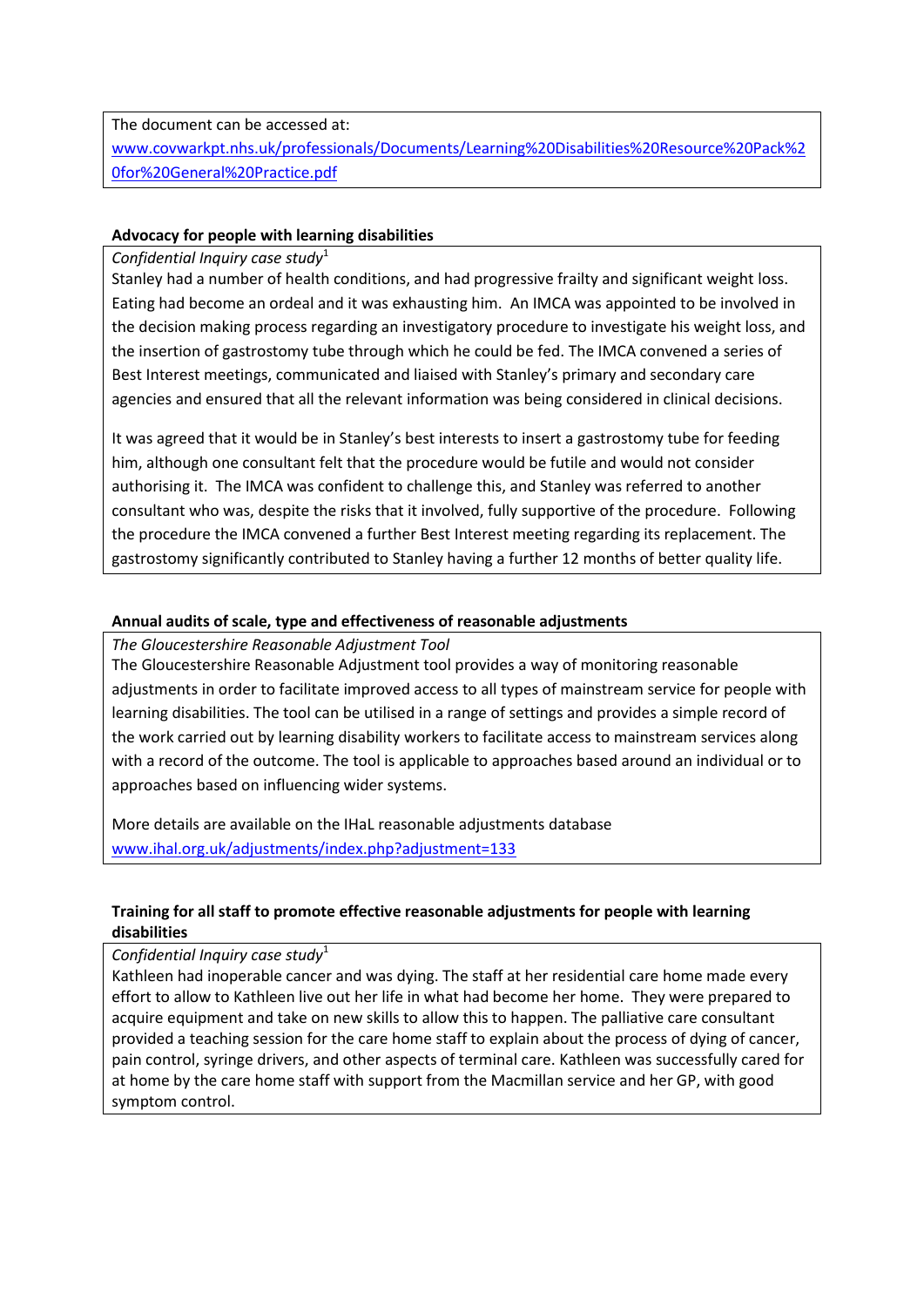## **Priority interventions for major causes of premature mortality in people with learning disabilities**

The Confidential Inquiry and other evidence<sup>1234</sup> is consistent in reporting some major causes of avoidable premature mortality in people with learning disabilities that are amenable to the application of effective healthcare interventions. Priorities for CCGs to pay particular attention in terms of priority health conditions are in the table below, with recommendations for interventions.

Examples of good practice for each of these priority health conditions are provided in the table below. References alongside each health intervention in the table contain more detailed guidance and examples of good practice for each intervention – further examples of reasonable adjustments are also available in an online searchable database here [www.ihal.org.uk/adjustments/](http://www.ihal.org.uk/adjustments/)

| <b>Priority health condition</b> | Intervention                                                                        |
|----------------------------------|-------------------------------------------------------------------------------------|
| Respiratory disease              | 1) Annual influenza and pneumonia vaccinations                                      |
|                                  | for all people with learning disabilities $1214$                                    |
|                                  | 2) Proactive and assertive treatment of gastro-<br>oesophageal reflux <sup>14</sup> |
|                                  | 3) Expert postural care support $^{14}$                                             |
|                                  | 4) Reducing dysphagia through expert                                                |
|                                  | swallowing assessments, clear clinical pathways                                     |
|                                  | for gastrostomy insertion, and regular review <sup>14 22</sup>                      |
| Cancer                           | 1) Proactive support for people with learning                                       |
|                                  | disabilities to access cancer screening <sup>23</sup>                               |
| Epilepsy                         | 1) Reasonable adjustments to ensure that                                            |
|                                  | epilepsy diagnosis, treatment and seizure control                                   |
|                                  | management for people with learning disabilities                                    |
|                                  | conforms to NICE guidelines <sup>14 24</sup>                                        |
| Heart and circulatory disorders  | 1) Reasonable adjustments to ensure access to                                       |
|                                  | effective weight management and exercise                                            |
|                                  | programmes by people with learning                                                  |
|                                  | disabilities <sup>14</sup>                                                          |
|                                  | 2) Effective diabetes management <sup>1425</sup>                                    |

### **Good practice examples: Respiratory disease**

### *Confidential Inquiry case study*<sup>1</sup>

Sarah had input from the speech and language therapist to help her with communication and her feeding regimen and swallowing. Drinking became more difficult in the last 2-3 years. She was reassessed, prescribed thickeners for her drinks and supplied with a special cup to drink from. Sarah had eating and drinking guidelines drawn up by the dietician, speech and language therapist and Sarah's family. A film was made to demonstrate the guidelines, which was transferred onto DVD for training those who may be required to feed Sarah. A poster was also made to highlight the guidelines. In addition, Sarah had an 'All about me' document to share important information about her care with her carers.

Sarah continued to receive regular support from the dietician and her weight was monitored. She had a target weight of between 6 and 7 stone which she maintained fairly well. Her weight started to fall during her last year and it was taking longer and longer to feed her so the dietician advised dietary supplements to increase her calorie intake – these were then prescribed by her GP. The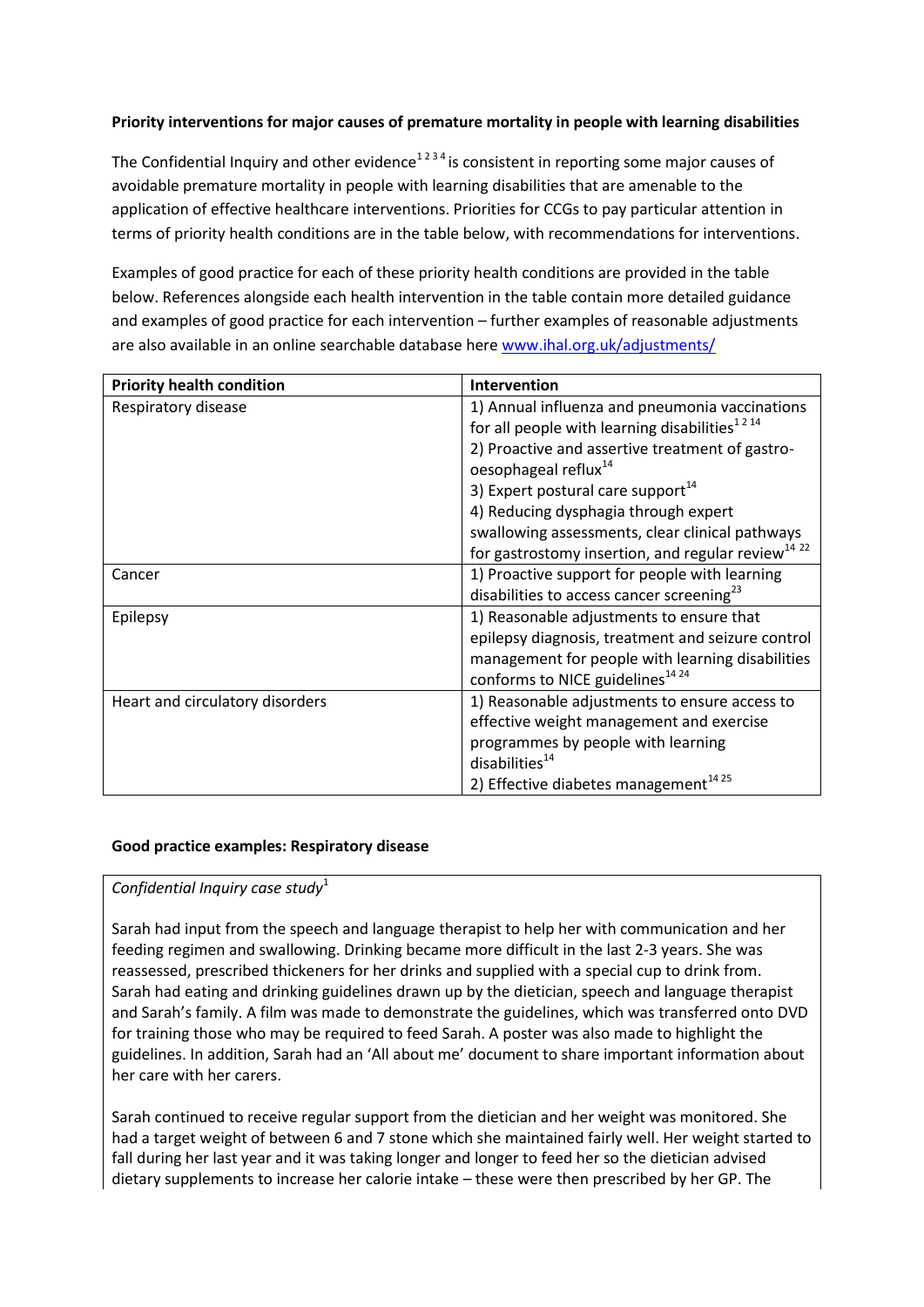dietician also discussed with Sarah's mother possibility of a gastrostomy and what this might entail for Sarah.

#### *Postural Care in Wakefield*

The Postural Care Service in Wakefield has developed over 10 years, and includes the following components:

- Strong support from commissioners, with an emphasis on prevention and early intervention
- Measuring clinics for all children at risk of developing body asymmetry
- Physiotherapists responsible for hip surveillance (e.g. ordering X-rays) and regular audits
- Wheelchair clinics to ensure individually designed, maximally effective wheelchairs for postural care from a very early age
- An integrated paediatric equipment budget
- Strong relationships between the postural care team and special education services
- An orthopaedic consultant who holds regular joint clinics with the postural care team in a variety of locations convenient for family members (e.g. special schools)
- Extensive training for families in providing postural care to their family members
- A postural care team lead within each overnight short break service to ensure continuity of postural care while the person is in the short break service
- A multidisciplinary postural care interest group meeting regularly

#### **Good practice examples: Cancer**

#### *Example of Breast awareness sessions – Knowsley*<sup>23</sup>

In Knowsley, the Learning Disability Nurse Health Facilitator worked in partnership with Breast Cancer Care UK and Knowsley Being Involved Advocacy Group to develop and deliver accessible/easy to understand breast awareness sessions for women with disabilities and their carers. The sessions include a woman with learning disabilities sharing her experiences of screening and peer group discussion. A variety of resources are used as part of the session including photographs, a power point presentation, easy read/picture leaflets and parts of a video 'Your guide to breast screening.' The video is in a format suitable for people with disabilities and was developed by Merseyside and Cheshire Cancer Network funded by Knowsley PCT Public Health Team and neighbouring PCT's. The video is available from[: http://www.mccn.nhs.uk/index.php/videos](http://www.mccn.nhs.uk/index.php/videos) 

Feedback from sessions to date: After attending a session a woman disclosed to her support worker that she had some symptoms that she had seen in the session (discharge from her nipple). The support worker went with the woman to see her GP, who referred her to the breast clinic. She had a mammogram and was diagnosed with a benign tumour which she is going to have removed. A GP reported that a patient told him that she had recently attended a breast cancer awareness session and she is now 'breast aware'. She explained to him what she needs to do and her mum confirmed she has observed her examining her breasts in front of the mirror in her bedroom. A parent reported that her daughter who is not of age yet for breast screening informed her she attended the session and is now 'breast aware' examining her breasts, and asked to attend her mum's breast screening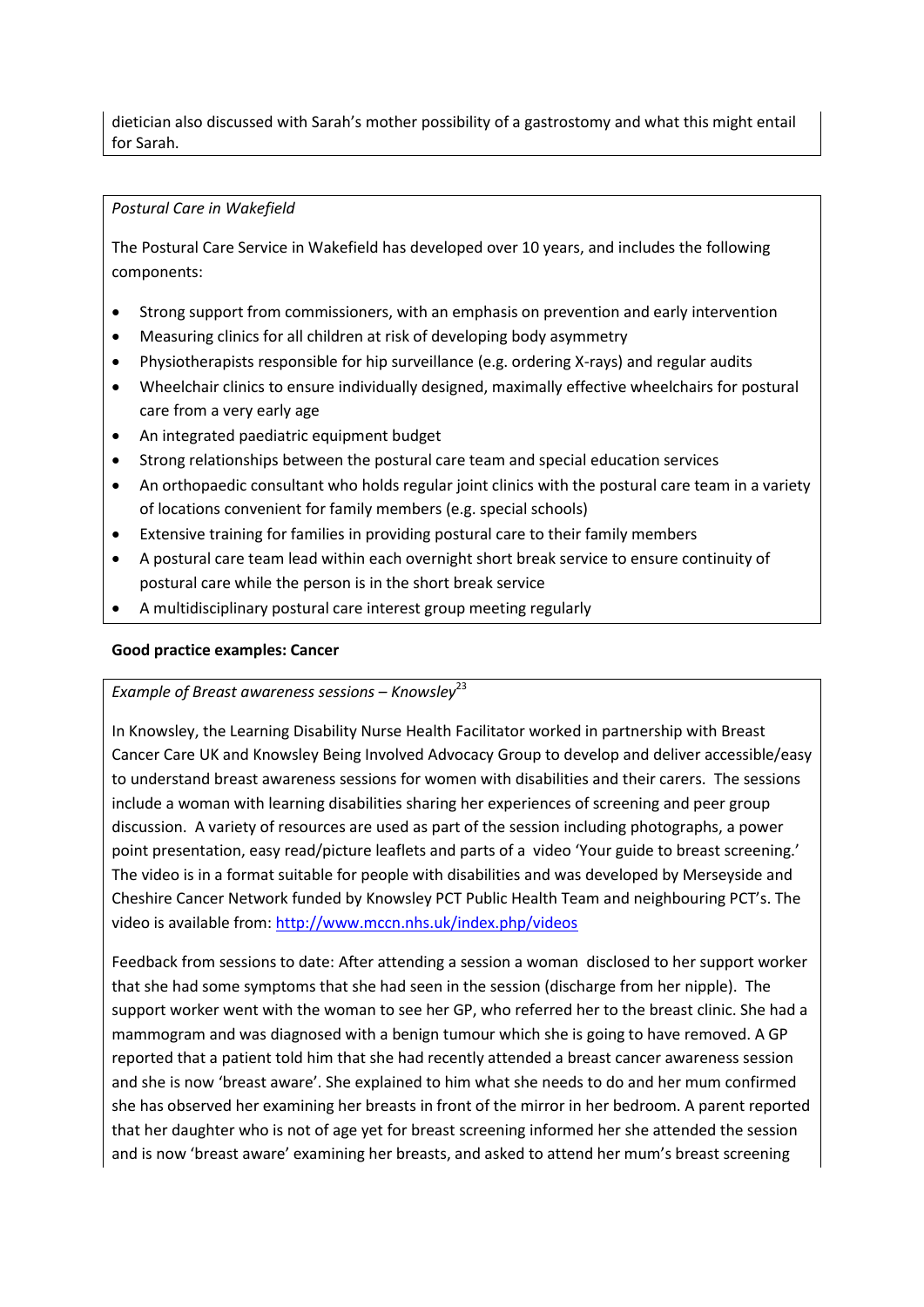appointment. She did this and at the session asked the radiographer lots of questions. She enjoyed the experience of seeing what the mobile unit looked like.

### *Example of reasonable adjustments regarding cervical screening from Devon*<sup>23</sup>

The primary care liaison nurse in Mid-Devon worked with a sample group of 21 women who were known to social services, and who had not attended a cervical screening appointment for five years or more. She visited all the women to talk to them about why they had not attended. Ten were clear that they did not want a smear, one had had a total hysterectomy, and some did not have the capacity to consent and so required a best interest decision. However five women decided to have a smear test, and were supported to have one by the nurse.

The project demonstrated that a letter alone is not enough. The women would have continued to ignore the letters without support, encouragement and guidance. The nurse used a range of aids to help the women understand about cervical screening including the 'keeping healthy down below' guide, and the equipment used when taking a smear. Checking what sort of sanitary protection women use can be helpful, as women generally find it easier to have a smear test if they use tampons rather than towels. It is helpful to operate the speculum so that women get used to the noise it makes, and get women to assume the position they will be in when they have the smear taken, as this can make women feel vulnerable, and it is better to rehearse this prior to the appointment. Visiting the GP surgery and meeting the nurse before the appointment itself can also be helpful.

### **Good practice example: Epilepsy**

#### *Matthew's book*

This project, commissioned by the Humber NHS Trust, is centred around Mr Matthew Prosser. Matthew has profound and complex needs. Matthew's parents, Tony and Tricia, planned the project together with Ken Pugh who has been really important in developing and collating the material.

Together with key professionals, they prepared a multi-media, interactive, iPad-based guide to Matthew and his care needs. The book includes Matthew's epilepsy management plan and three short videos that show some seizure activity to illustrate when further intervention is required.

The book will follow him wherever he goes, including hospital, to ensure that all staff working with him can quickly find out about the essential aspects of his care and what good practice means for him.

The photographs, videos and audio interviews, together with relevant text have been collated using Apple's iBooks Author software. The book, if necessary, could be shared with another person or a service that has an iPad or an Apple computer. There is no limit to how many books like this may be held on an iPad so, conceivably, a hospital ward could have an iPad with books about the needs of many people with complex needs or communication difficulties.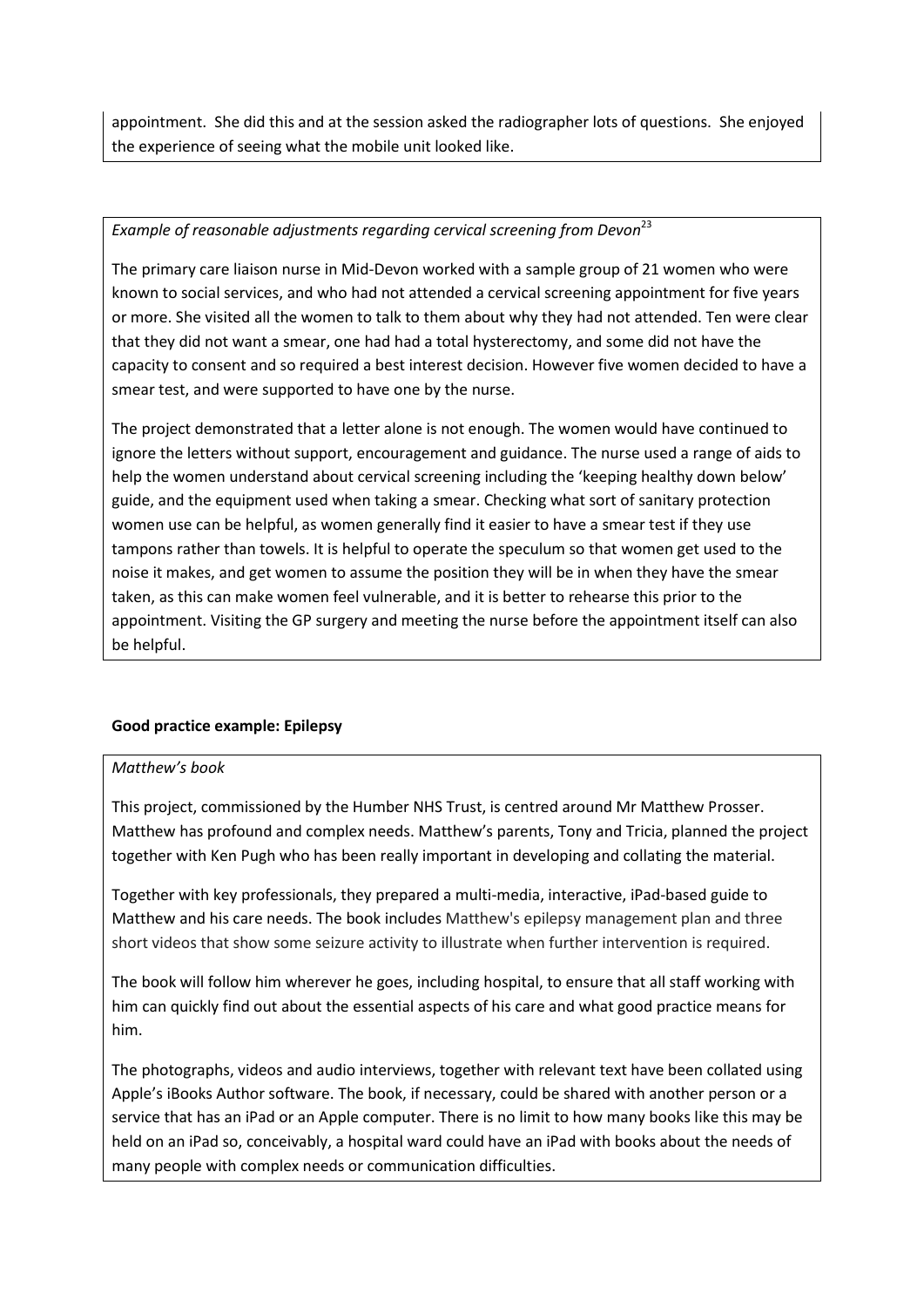To view screenshots of Matthew's book, please visit <http://designforcare.wordpress.com/projects/matthews-book-2/>

### **Good practice example: Heart and circulatory disorders**

In Nottingham City and the Broxtowe, Rushcliffe and Gedling areas of Nottinghamshire County, there is a four week educational training programme called Juggle, for people with type 2 diabetes who don't take insulin. Juggle is a structured diabetes education programme that meets the requirements set down by NICE and the Department of Health for the education of adults with diabetes. The curriculum has been adapted to meet the needs of people with a learning disability, and the service runs programmes specifically for people with learning disabilities and their carers. A health facilitator supports the programme by meeting the participants before the programme, attending the sessions and following up any issues that are highlighted with individuals.<sup>25</sup>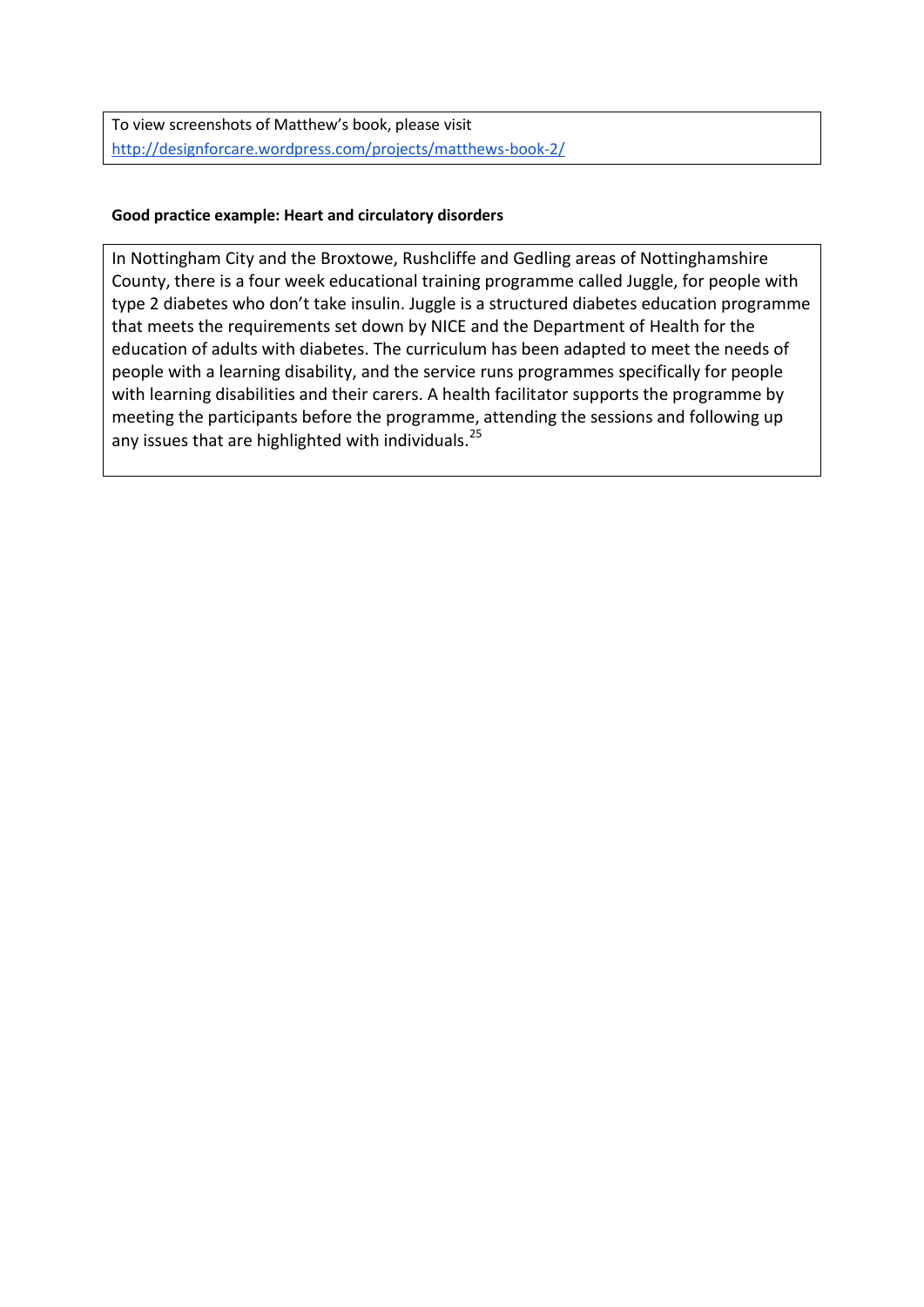### **References**

- 1. Heslop P, Blair P, Fleming P, Hoghton M, Marriott A & Russ L (2013). *Confidential Inquiry into premature deaths of people with learning disabilities (CIPOLD): Final report*. Bristol: Norah Fry Research Centre, University of Bristol. [www.bristol.ac.uk/cipold/fullfinalreport.pdf](http://www.bristol.ac.uk/cipold/fullfinalreport.pdf)
- 2. Heslop P, Blair PS, Fleming P, Hoghton M, Marriott A. & Russ L (2013). The Confidential Inquiry into premature deaths of people with intellectual disabilities in the UK: a population-based study. *The Lancet*, Early Online 11 Dec 2013. [www.thelancet.com/journals/lancet/article/PIIS0140-6736\(13\)62026-7/fulltext](http://www.thelancet.com/journals/lancet/article/PIIS0140-6736(13)62026-7/fulltext)
- 3. Glover G & Ayub M (2010). *How People with Learning Disabilities Die*. Durham: Improving Health & Lives: Learning Disabilities Observatory. [www.improvinghealthandlives.org.uk/publications/928/How\\_people\\_with\\_learning\\_disabiliti](http://www.improvinghealthandlives.org.uk/publications/928/How_people_with_learning_disabilities_die) [es\\_die](http://www.improvinghealthandlives.org.uk/publications/928/How_people_with_learning_disabilities_die)
- 4. Hollins S, Attard M, van Fraunhofer N, McGuigan SM & Sedgwick P (1998). Mortality in people with learning disability: risks causes, and death certification findings in London. *Developmental Medicine and Child Neurology 40*, 50-56.
- 5. Disability Rights Commission. (2006). *Equal Treatment - Closing the Gap*. London: Disability Rights Commission.
- 6. Michael J (2008). *Healthcare for All: Report of the Independent Inquiry into Access to Healthcare for People with Learning Disabilities*. London: Independent Inquiry into Access to Healthcare for People with Learning Disabilities
- 7. Hatton C, Emerson E, Glover G, Robertson J, Baines S & Christie A (in press). *People with learning disabilities in England 2013*. London: Public Health England.
- 8. Emerson E & Hatton C (2013). *Health inequalities and people with intellectual disabilities*. Cambridge: Cambridge University Press.
- 9. Feldman MA, Bosett J, Collet C & Burnham-Riosa P (2013). There are persons with intellectual disabilities in medical research? A survey of published clinical trials. *Journal of Intellectual Disability Research*, Early Online 2013.
- 10. Robertson J, Hatton C, Baines S & Emerson E (in press). Systematic reviews of the health or healthcare of people with intellectual disabilities: a systematic review to identify gaps in the evidence base. *Journal of Applied Research in Intellectual Disabilities*.
- 11. Tuffrey-Wijne I, Giatras N, Goulding L, Abraham E, Fenwick L, Edwards C, et al. (2013) Identifying the factors affecting the implementation of strategies to promote a safer environment for patients with learning disabilities in NHS hospitals: a mixed-methods study. *Health Services and Delivery Research 1(13)*. [www.journalslibrary.nihr.ac.uk/hsdr/volume-1/issue-13](http://www.journalslibrary.nihr.ac.uk/hsdr/volume-1/issue-13)
- 12. Tuffrey-Wijne I, Goulding L, Giatnas N, Abraham E, Gillard S, White S, Edwards C & Hollins S (2014). The barriers to and enablers of providing reasonably adjusted services to people with intellectual disabilities in acute hospitals: evidence from a mixed-methods study. *BMJ Open* 2014; 4:e004606. doi:10.1136/bmjopen-2013- 004606
- 13. Turner S & Robinson C (2011). *Reasonable Adjustments for People with Learning Disabilities – Implications and Actions for Commissioners and Providers of Healthcare*. Durham: Improving Health and Lives Learning Disabilities Observatory. [www.ihal.org.uk/gsf.php5?f=10541&fv=11084](http://www.ihal.org.uk/gsf.php5?f=10541&fv=11084)
- 14. PHE/RCGP/RCPsych (2013). *Improving the Health and Wellbeing of People with Learning Disabilities: An Evidence-Based Commissioning Guide for Clinical Commissioning Groups (CCGs).* Cambridge: Improving Health and Lives Learning Disabilities Observatory. www.ihal.org.uk/publications/1213/Improving\_the\_Health\_and\_Wellbeing\_of\_People\_with Learning Disabilities: An Evidence-

[Based\\_Commissioning\\_Guide\\_for\\_Clinical\\_Commissioning\\_Groups\\_\(CCGs\)\\_-\\_revised](http://www.ihal.org.uk/publications/1213/Improving_the_Health_and_Wellbeing_of_People_with_Learning_Disabilities:_An_Evidence-Based_Commissioning_Guide_for_Clinical_Commissioning_Groups_(CCGs)_-_revised)

15. Glover G & Evison F (2013). *Hospital Admissions That Should Not Happen. Admissions for Ambulatory Care Sensitive Conditions for People with Learning Disabilities in England*.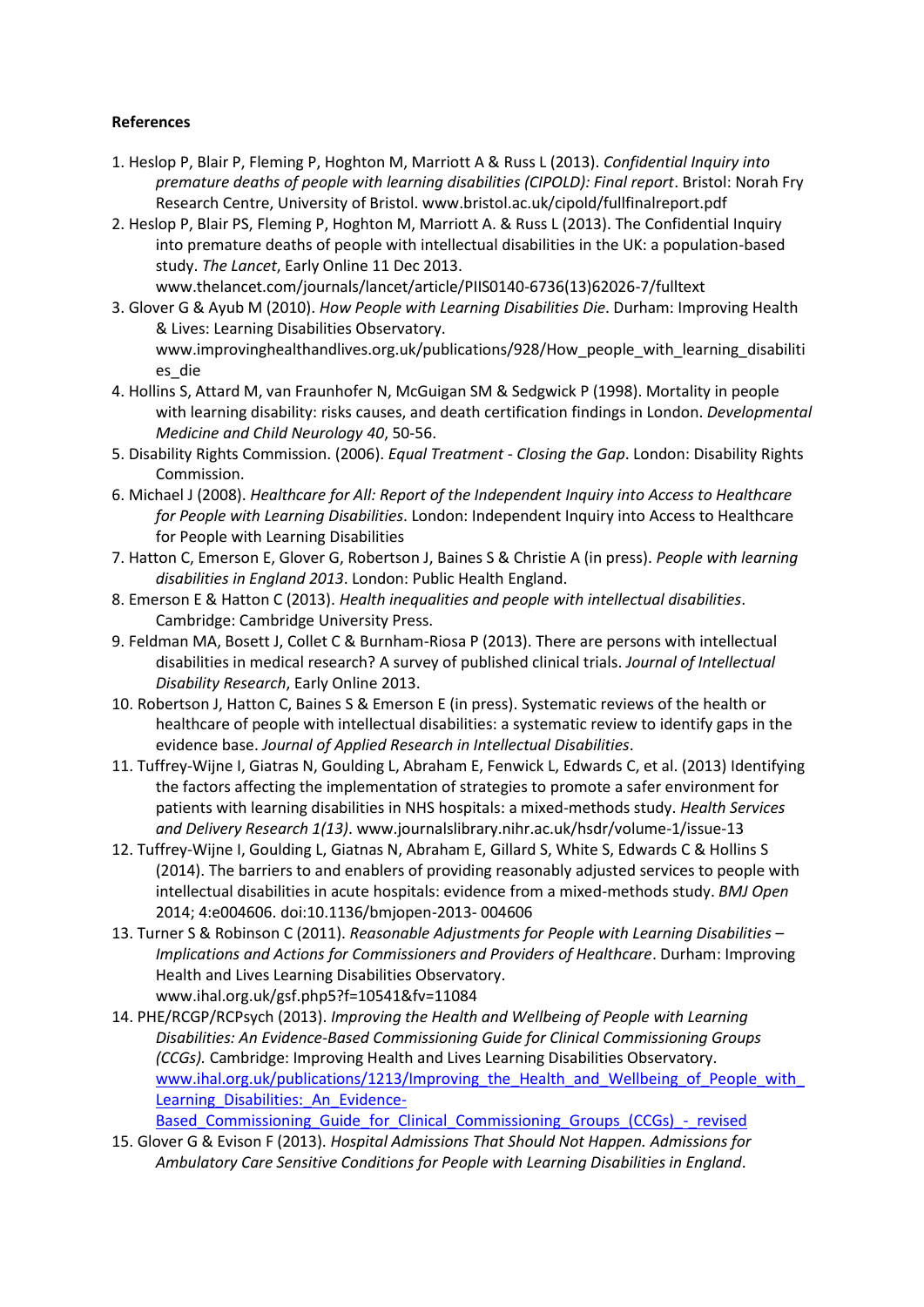Improving Health Lives Learning Disabilities Observatory. [www.ihal.org.uk/publications/1169/Hospital\\_admissions\\_that\\_should\\_not\\_happen](http://www.ihal.org.uk/publications/1169/Hospital_admissions_that_should_not_happen)

- 16. Osborn DPJ, Horsfall L, Hassiotis A, Petersen I, Walters K & Nazareth I (2012). Access to cancer screening in people with learning disabilities in the UK: Cohort study in the Health Improvement, Primary Care Research Database, *PLoS ONE 7(8)*: e43842. Doi:10.1371/journal.pone.0043841
- 17. Glover G & Christie A (2014). *Joint Health and Social Care Self-Assessment Framework 2013: Detailed report on number questions*. London: Public Health England. <https://www.improvinghealthandlives.org.uk/gsf.php5?f=312890>
- 18. Robertson, J., Hatton, C., Emerson, E. & Baines, S. (2014). The impact of health checks for people with intellectual disabilities: An updated systematic review of evidence. *Research in Developmental Disabilities 35*, 2450-2462.
- 19. Glover G & Niggebrugge A (2014). *The uptake of health checks for adults with learning disabilities: 2008/9 to 2012/13*. London: Public Health England <http://www.improvinghealthandlives.org.uk/gsf.php5?f=17761&fv=19071>
- 20. Monitor (2013). *Risk Assessment Framework*. London: Monitor. [https://www.gov.uk/government/uploads/system/uploads/attachment\\_data/file/299929/RA](https://www.gov.uk/government/uploads/system/uploads/attachment_data/file/299929/RAF_Update_AppC_1April14.pdf) [F\\_Update\\_AppC\\_1April14.pdf](https://www.gov.uk/government/uploads/system/uploads/attachment_data/file/299929/RAF_Update_AppC_1April14.pdf)
- 21. Kenney A, Turner S, Glover G & Hatton C (2014). *Making reasonable adjustments to primary care services – supporting the implementation of annual health checks for people with learning disabilities*. London: Public Health England. [http://www.improvinghealthandlives.org.uk/publications/1224/Making\\_reasonable\\_adjustm](http://www.improvinghealthandlives.org.uk/publications/1224/Making_reasonable_adjustments_to_primary_care_services:_supporting_the_implementation_of_annual_health_checks_for_people_with_learning_disabilities) ents to primary care services: supporting the implementation of annual health checks [for\\_people\\_with\\_learning\\_disabilities](http://www.improvinghealthandlives.org.uk/publications/1224/Making_reasonable_adjustments_to_primary_care_services:_supporting_the_implementation_of_annual_health_checks_for_people_with_learning_disabilities)
- 22. National Patient Safety Agency (2007). *Problems swallowing? Ensuring safer practice for adults with learning disabilities who have dysphagia*. London: National Patient Safety Agency. www.nrls.npsa.nhs.uk/resources/?EnbtryId45=59823
- 23. Turner S, Emerson E, Glover G & the Cornwall Cancer Screening Team (2012). *Making reasonable adjustments to cancer screening*. Durham: Improving Health and Lives Learning Disabilities Observatory [www.ihal.org.uk/publications.php5?rid=1126&edit](http://www.ihal.org.uk/publications.php5?rid=1126&edit)
- 24. Turner S & Marriott A (in press). *Making reasonable adjustments to epilepsy services for people with learning disabilities*. London: Public Health England.
- 25. Turner S & Emerson E (2013). *Making reasonable adjustments to diabetes services for people with learning disabilities*. Durham: Improving Health & Lives Learning Disabilities Observatory. www.ihal.org.uk/publications/1176/Making\_Reasonable\_Adjustments\_to\_Diabetes\_Services for People with Learning Disabilities
- 26. Kenney A, Turner S, Glover G & Hatton C (2014). Making reasonable adjustments to primary care services: supporting the implementation of annual health checks for people with learning disabilities. London: Public Health England. [www.ihal.org.uk/publications/1224/Making\\_reasonable\\_adjustments\\_to\\_primary\\_care\\_servi](http://www.ihal.org.uk/publications/1224/Making_reasonable_adjustments_to_primary_care_services:_supporting_the_implementation_of_annual_health_checks_for_people_with_learning_disabilities) ces: supporting the implementation of annual health checks for people with learning d [isabilities](http://www.ihal.org.uk/publications/1224/Making_reasonable_adjustments_to_primary_care_services:_supporting_the_implementation_of_annual_health_checks_for_people_with_learning_disabilities)